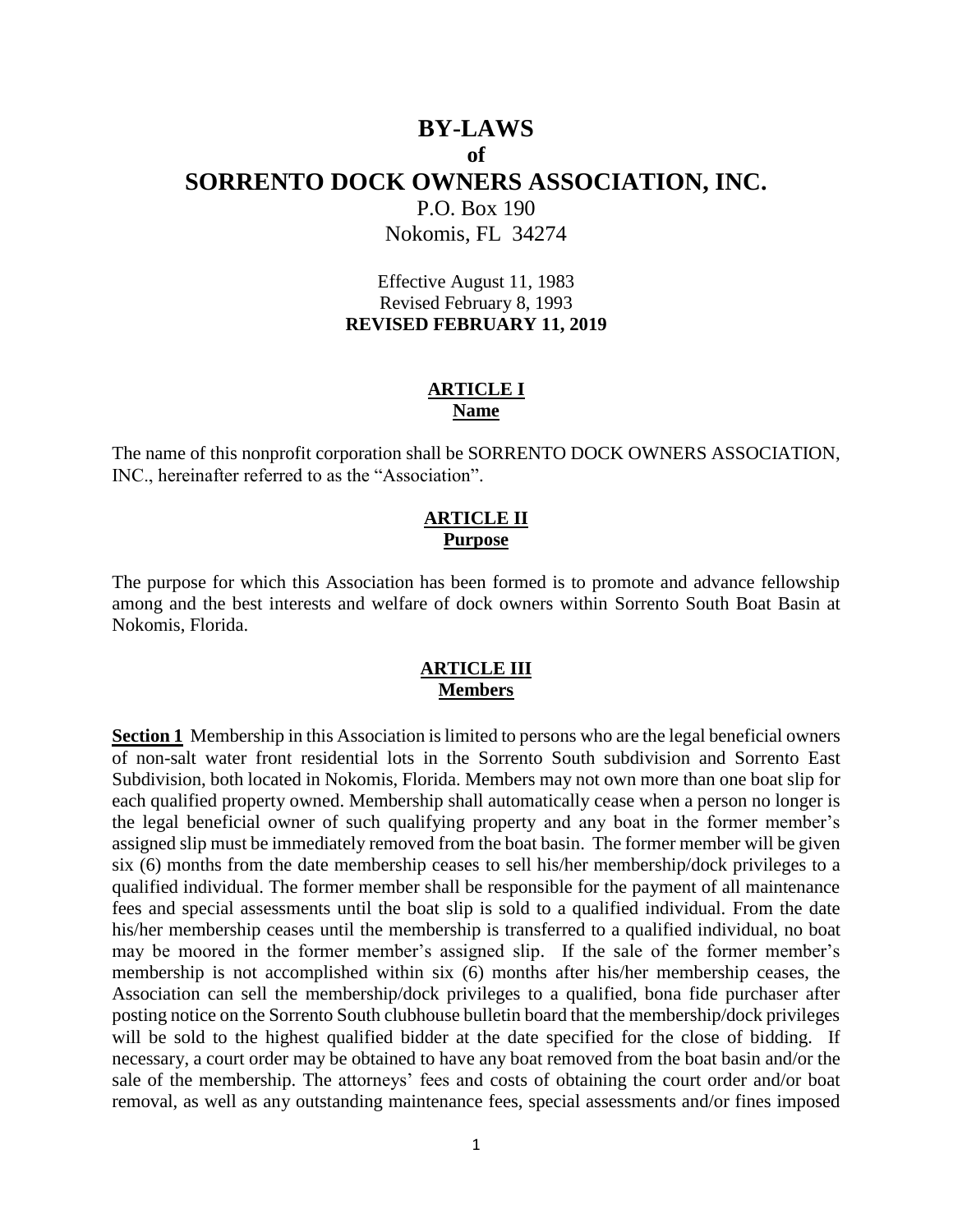prior to the date of sale, will be deducted from the proceeds of the sale of the dock. The remaining proceeds of the sale, if any, will be remitted to the former dock owner.

**Section 2** The initial members of this Association shall be those persons who own docks in Sorrento South Boat Basin at the time these by-laws have been formally adopted.

**Section 3** Proof of legal ownership of a boat dock is evidenced by the duly authorized transfer of the certificate from present owner to new qualified member by a signed and witnessed document.

**Section 4** Before a new member is admitted to this Association, the Sorrento South Property Owners Association Board and the Board of this Association shall both review the proposed new member to confirm that he/she qualifies for membership. Upon approval for membership by both boards, the former member shall surrender the old certificate to this Association, and a new certificate will be issued to the new dock owner. There shall be no fee for the admission of a new member.

**Section 5** Any member who repeatedly violates these by-laws or the rules and regulations duly adopted by the Board of Directors, shall be subject to a fine for such violation. However, before imposition of any fine for violation of by-laws or rules or regulations, the member shall be accorded a hearing before the Board of Directors upon reasonable notice, stating the date, time and place of such hearing, the violation charged and the proposed range of the fine to be levied. The Association shall be entitled to collect any fine imposed hereunder by filing an action in a court of competent jurisdiction and the Association shall be entitled to recover its reasonable attorneys' fees and costs of action. The amount of the fine shall be dependent upon the violation and determined by the Board of Directors. After repeated violations, a member may be expelled by a two thirds (2/3) majority vote of the Board. If the vote is for expulsion, the dock owner will be given thirty (30) days to sell his/her dock privileges to a qualified individual and transfer the certificate. If this is not accomplished within this thirty (30) day time period, the Association can sell the dock to a qualified, bona fide purchaser after posting notice on the Sorrento South clubhouse bulletin board that the dock will be sold to the highest qualified bidder at the date specified for the close of bidding. If necessary, a court order will be obtained to have the expelled member's boat removed. The attorneys' fees and costs of obtaining the court order boat removal as well as any outstanding maintenance fees, special assessments and/or fines imposed prior to the date of sale will be deducted from the proceeds of the sale of the dock. The remaining proceeds of the sale, if any, will be remitted to the former dock owner.

#### **ARTICLE IV Maintenance**

.

**Section 1** All members shall pay an equal share of the expenses of maintaining the boat basin, docks and the land surrounding the boat basin (described as "Tract A, Sorrento South, Unit 5, as per plat thereof recorded in Plat Book 19, Pages 8 and 8A, Public records of Sarasota County, Florida.") However, dock numbers 102A, 211B, 212B and 213B shall pay an additional 40% of their share of the maintenance fees and an additional 40% their share of any special assessments based upon the fact that these slips are physically larger than the other slips and this is the most equitable way to apportion the maintenance fees and special assessments among the dock owners. Each Member shall pay his or her share of the maintenance charges and any special assessments duly adopted by the Board of Directors for the purpose of maintaining /or repairing the boat basin, boat docks, pilings and supporting structures, water, electric and other utilities metered to the boat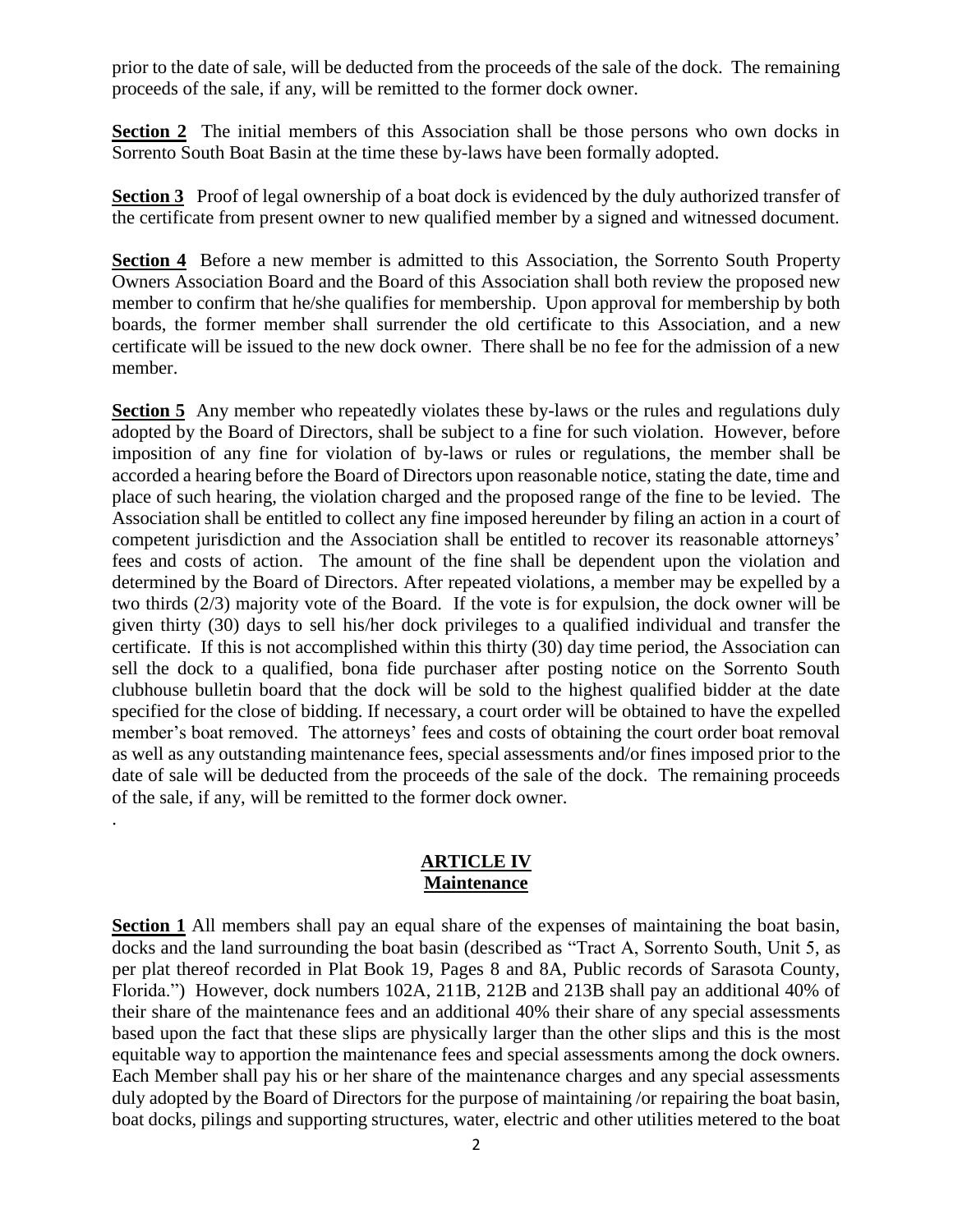basin and the land surrounding the boat basin as herein described, insurance premiums and other expenses properly incurred for maintenance and/or preservation of the boat basin, docks and surrounding land.

**Section 2** Maintenance fees are assessed on January 1 and July 1. Maintenance fees payments are delinquent if not paid by January 31 or July 31 respectively. Special assessments may be duly assessed by the Board of Directors and will be due within 30 days after notice of the special assessment is mailed out to the membership. A penalty of \$25 per month will be imposed on delinquent accounts that are 60 days or more past due. Any member who is more than four (4) months delinquent in payment of maintenance fees, special assessments, and/or fines may be subject to expulsion as provided for in Article III, Section 5.

**Section 3** The Board of Directors shall adopt an annual budget which shall be circulated to the membership prior to the meeting at which it is to be adopted.

# **ARTICLE V Officers**

**Section 1** The Officers of the "Association" shall be a President, Vice President, Treasurer, Secretary and such other officers as may be required to carry on the business of the Association, all of whom shall be members in good standing.

The term of all officers shall be for two (2) years or until their successors are elected. In case of vacancy in any of these offices, such vacancies shall be filled by the Board of Directors as hereinafter defined subject to the approval by the membership at the next regular meeting.

**Section 2 President** It shall be the duty of the President to preside at all meetings. He/she shall appoint within thirty (30) days after taking office all chair persons of standing committees and special committees. He/she shall be ex-officio member of all committees with exception of the nominating committee. He/she shall call a meeting of the Board not less than four (4) times a year and special meetings of the membership whenever he/she shall consider the same necessary.

**Section 3 Vice-President** It shall be the duty of the Vice-President to assist the President in the discharge of his duties and to officiate for and perform the duties of the President in his/her absence. He/she shall perform such duties as may from time to time be assigned or delegated to him by the President. He/she shall also keep himself/herself informed of the activities of the county commission and other public or Quasi-public bodies as may affect the interests of this Association, and he/she shall act as liaison between this Association and other civic associations and governmental bodies in the community of Sarasota County. He/she shall be authorized to represent this Association at meetings of any governmental bodies or other civic associations where matters of interest to this Association are being considered, and he/she shall regularly report to the Board and/or the members of the Association all such matters of interest to the Association or its members.

**Section 4 Treasurer** It shall be the duty of the treasurer to be the custodian of the Association's funds. He/she shall collect all funds due the Association and shall disburse the funds of the Association only as authorized by the Board. He/she shall keep an association account in a bank depository approved by the Board and shall sign all checks drawn against such account. Any checks in excess of two thousand dollars (\$2,000.00) shall be countersigned by the President. If either the President or Treasurer is absent, the Vice-President may sign in place of the absent officer. Said account shall be known as the general treasury and the Treasurer shall report thereon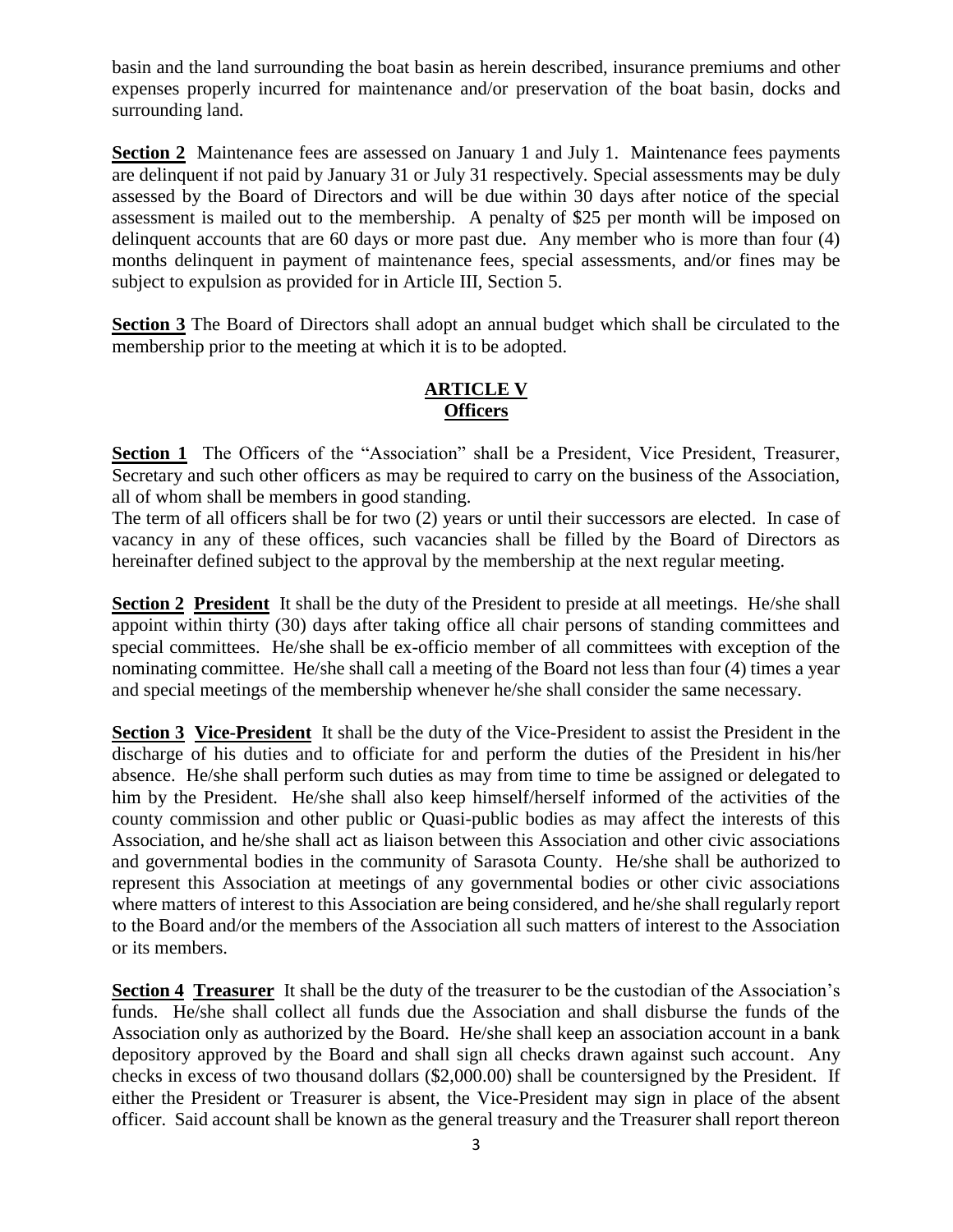at each regular meeting of the Board and at membership meetings upon request. The Treasurer shall keep an accurate record of the membership of the Association and shall maintain a list of members in good standing. He/she shall collect all fees, dues, and assessments due and payable to the Association. He/she shall issue a written notice to delinquent members of dues in arrears. He/she shall perform such other duties as may be requested of him/her by the President.

**Section 5 Secretary** The Secretary shall keep written minutes of all Board and membership meetings and shall report at each meeting. He/she shall keep all Association records except those pertaining to the office of Treasurer. He/she shall conduct all correspondence of the Association, as directed by the President and the Board, and shall report to the President all communications addressed to the Association. He/she shall perform such other duties as may be requested of him/her by the President.

**Section 6 Exculpation of Officers and Directors** No person who is or has been serving as an officer or director of this Association shall be liable to the Association or any of its members for loss or damage to any boat or dock due to fire, theft, vandalism, acts of war, or any other causes beyond his control nor for any other action taken by such officer or director during his/her term of office except for willful malfeasance or willful misfeasance in office. The association shall fully defend and indemnify the officers and directors in connection with any suits arising out any activities performed by the officer and/or director in good faith for or on behalf of the Association.

# **ARTICLE VI Directors**

**Section 1 Management** The affairs of the Association shall be managed by a Board consisting of the elected officers of the Association and three (3) directors at large who shall be members in good standing and shall serve as Dock Masters. One additional director shall be appointed by the Board of the Sorrento South Property Owners Association. This additional director shall be a member of Sorrento South Property Owners Association, but not a member Sorrento Dock Owners Association, and will have a vote as a member of the Board of this Association but will not have a vote as a voting member of the Association. The term of all directors shall be for two (2) years or until their successors are elected. In case of vacancy in any of these offices, such vacancies shall be filled by the Board of Directors as hereinafter defined subject to the approval by the membership at the next regular meeting. The specific duties of the Dock Masters will be as set by the Board from time to time The Dock Masters will attend Board meetings and semi-annual Membership meetings and report any known issues regarding the docks to the Board as necessary. As a Director, each Dock Master will vote on issues as a full Board member. The Board of this Association shall be presided over by the President and in case of a tie vote, the President shall cast the deciding vote.

**Section 2 Meetings** There shall be a meeting of the board at least four (4) times a year. Additional board meetings may be called upon written request of any three (3) members of the Board or upon written request of 25% of the voting membership of the Association. **Section 3 Quorum** Four members of the Board shall constitute a quorum to do business.

**Section 4 Recall** All Board members shall be required to attend all regularly scheduled meetings of the Board either in person or by phone. Any Board member who misses three (3) consecutive, regularly scheduled meetings of the Board without a valid excuse, may be dismissed from the Board and his/her office in the Association upon a 2/3 majority vote of the Board. However, before the Board votes on the dismissal of a Board member, the Board member shall be given an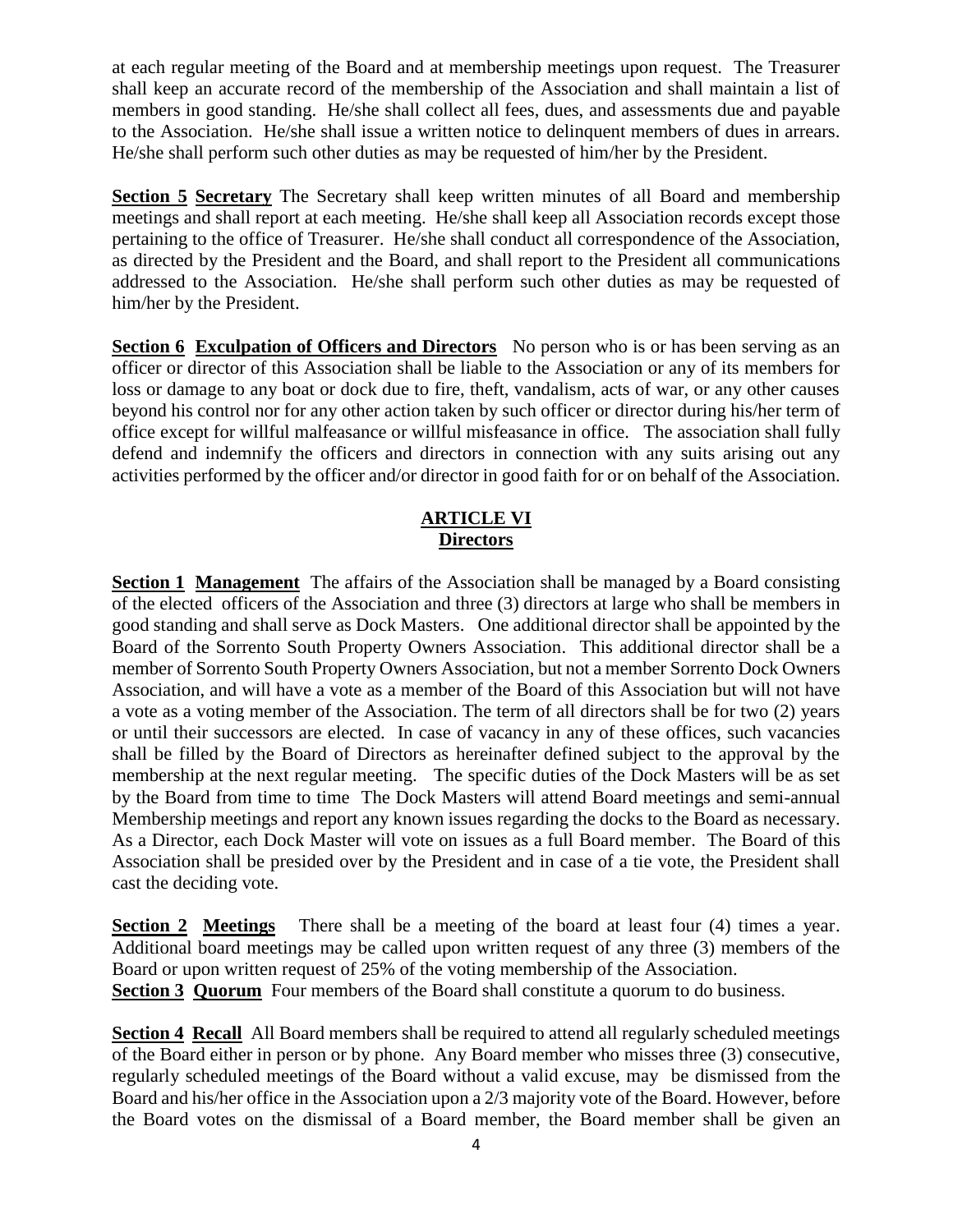opportunity to resign. A Board member losing office shall continue his or her membership in the Association.

**Section 5 Powers** The Board shall have all of the powers given a corporation not for profit under Chapter 617, Florida Statutes.

#### **ARTICLE VII Committees**

There shall be the following standing committees, the Chairman of which shall be appointed by the President with approval of the Board:

By-Law Revisions, Rules Utilities, Grounds, Docks and Waterways Budget and Planning

### **ARTICLE VIII Fiscal Management**

**Section 1** The Fiscal year of this Association shall begin on January 1 of each year.

**Section 2 Audit** An auditing committee shall be appointed by the President consisting of three (3) members of the Association in good standing. This committee will audit the financial records at the end of the fiscal year and report to the general membership at the annual meeting.

# **ARTICLE IX Membership Meetings**

**Section 1 Regular Meetings** Regular meetings of the Association shall be held semi-annually. The annual meeting shall be in February and the semi-annual meeting shall be in September. At least fourteen (14) days advance notice shall be given to the members of the exact date set for the regular meetings of the Association.

**Section 2 Special Meetings** Special meetings may be called by the President or upon a written request signed by not less than 25% of the voting members in good standing. Such request shall state the purpose of the meeting and no other business shall be conducted at such special meeting.

**Section 3 Quorum** There shall be at least 20% of the voting membership present to conduct a membership meeting.

**Section 4 Voting** There shall be only one (1) vote for each certificate of membership regardless of the number of persons who may be the legal owners of a dock.

**Section 5 Proxy Voting** Members may attend regular and special meetings of the Association in person or by written proxy. However, there shall be no general proxies, and all proxies must be limited and give specific written directions for each vote to be cast on his/her behalf on each issue.

**Section 6 Procedure** All meetings shall be conducted according to Roberts Rules of Order.